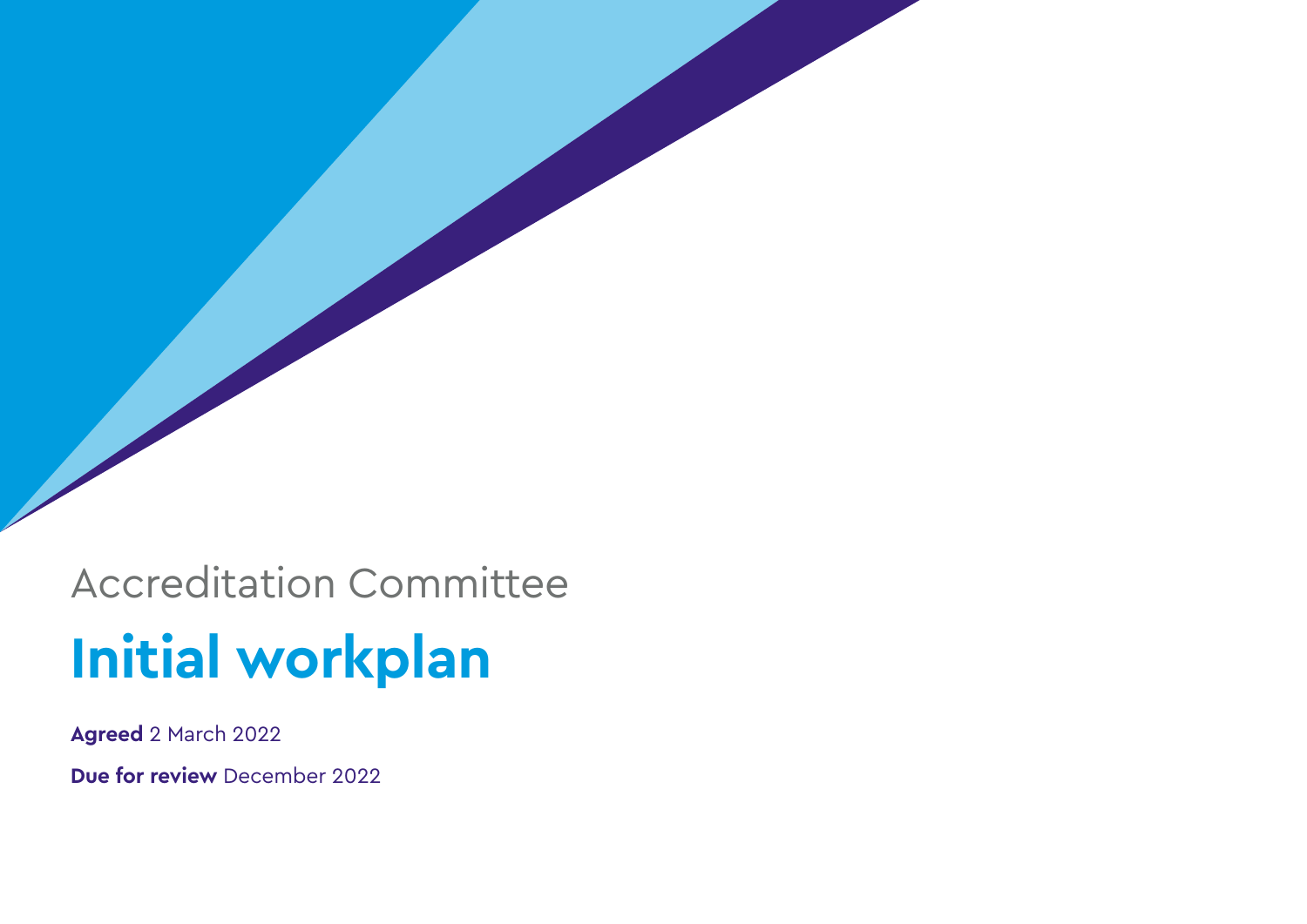# **Overview**

The initial workplan presents the Accreditation Committee's (committee) proposed work by priorities that reflect the objectives, guiding principles and priorities for the National Scheme including improving access to services, particularly in rural and remote areas, and Aboriginal and Torres Strait Islander Health and cultural safety. The areas of work covered by each priority reflect the issues referred by Health Ministers to the committee and the deliverables reflect Ministers' response to the Accreditation Systems Review final report.

The committee has agreed that it will be most effective if it focuses initial work on a smaller range of deliverables, while continuing to monitor progress on work already underway across the National Scheme in other areas, with a view to revisiting these later. This initial work plan reflects this approach and provides opportunities for early work to contribute to progress across the spectrum of areas referred to the committee by Health Ministers.

Committee members agreed that initial work should focus on the development of a glossary of agreed terms and definitions across accreditation and related issues, building on the terms already defined in the Health Professions Accreditation Collaborative Forum (HPACF)'s [Glossary of Terms](http://hpacf.org.au/wp-content/uploads/2019/10/2019-08-Terms-of-Reporting.pdf) and promoted through other work progressed by the HPACF. This initial work recognises the importance of shared language to progressing the committee's whole-of-scheme and cross-profession advice in a range of areas. Shared language will build a shared understanding of the committee's advice across different professions, different National Scheme entities and external stakeholders, including the Tertiary Education Quality and Standards Agency (TEQSA) and the Australian Commission on Safety and Quality in Healthcare. It will also support consistent approaches to implementing the committee's advice and ensure that the committee's work builds on the significant progress already made in many areas.

The committee has agreed it will monitor the progress of other work underway across the National Scheme that may inform its work by seeking six-monthly updates from relevant bodies (such as the HPACF).

# **Priority: All**

| <b>Areas of work</b> | Deliverables and agreed approach                                                                                                                                                                                                                                           |
|----------------------|----------------------------------------------------------------------------------------------------------------------------------------------------------------------------------------------------------------------------------------------------------------------------|
| All                  | Deliverable:                                                                                                                                                                                                                                                               |
|                      | A consolidated glossary of terms across the spectrum of accreditation, building on the terms already defined in the HPACF Glossary of Terms.<br>This deliverable comprises an initial glossary of terms that will be added to over time as work progresses in other areas. |
|                      | <b>Initial work:</b>                                                                                                                                                                                                                                                       |
|                      | A joint paper by Ahpra and the HPACF for consideration at the committee's next meeting that includes a detailed project plan and<br>preliminary list of terms to be included in the consolidated glossary.                                                                 |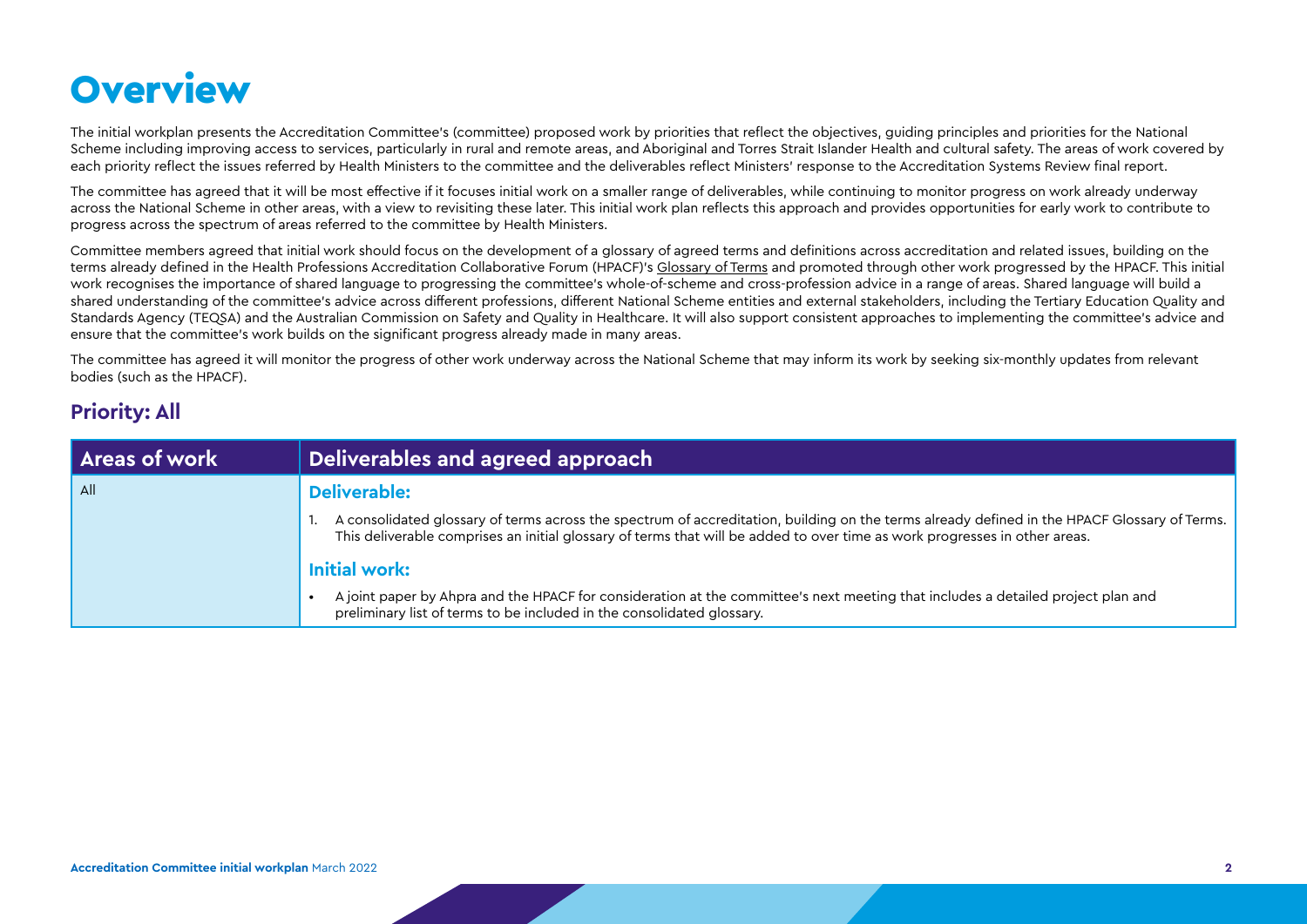# **Priority: Building a flexible, responsive, sustainable workforce of the future**

Scheme professions

Fostering good practice and enhancing efficiency in **professional capabilities and in accreditation standards and processes** across National

# **Areas of work Deliverables and agreed approach**

#### **Deliverable:**

2. Advice for National Scheme entities on fostering good practice and enhancing efficiency in the development of professional capabilities and in accreditation standards and processes

#### **Initial work:**

Papers for the committee's consideration that:

• map existing commonalities in professional capabilities and accreditation standards and accreditation processes across regulated health professions

#### **Initial work as part of deliverable 1:**

• Identify common terms and possible shared definitions around professional capabilities and accreditation standards that could be used across the National Scheme, including terms already defined in the Glossary of Terms developed through the HPACF

#### **Monitor progress of other work planned and underway within the National Scheme that may inform the committee's work plan refresh in December 2022:**

- The HPACF has signalled its intention to undertake further work related to this issue as part of its Strategic Plan for the period 2020 to 2023. which states that the HPACF will lead collaborative work across Accreditation Authorities and with external partners to improve accreditation and assessment processes, for example by developing cross profession standards and policies.
- The HPACF is developing common training materials for accreditation assessment teams for use across Accreditation Authorities.
- The HPACF's Aboriginal and Torres Strait Islander Health Outcomes Working Group is also developing fit-for-purpose cultural safety training that is specific to and tailored to the accreditation context for accreditation assessment teams across Accreditation Authorities.

#### **Possible subsequent work:**

- Develop a draft statement about the benefits of consistency in approaches to developing documents that set out professional capabilities and accreditation standards as well as in use of common language and consistent processes, acknowledging some professions may apply different emphases to commonality
- Explore areas of consistency, areas of difference, and examples of good practice in approaches that support cross-profession consistency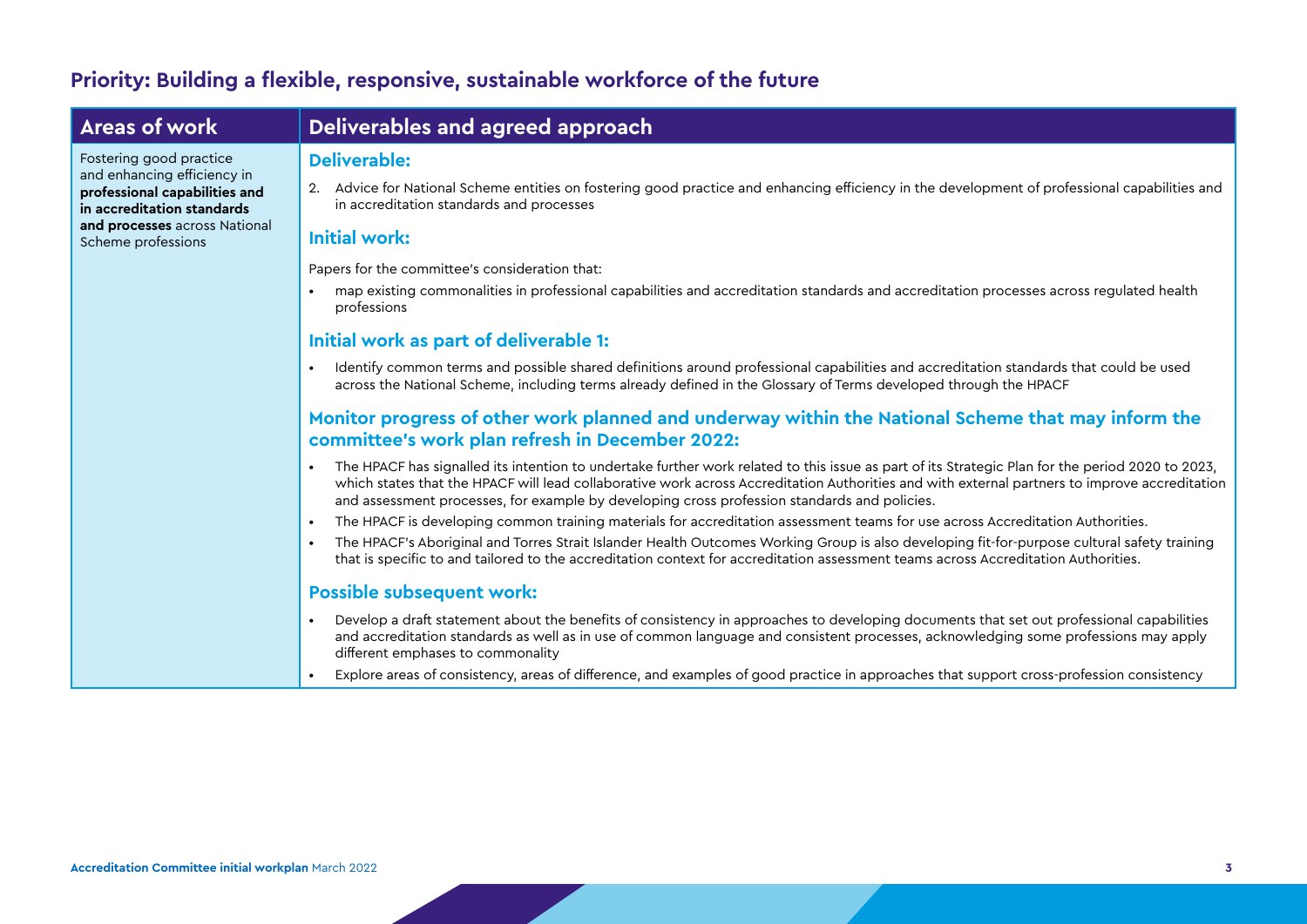# **Areas of work Deliverables and agreed approach**

Embedding **interprofessional education and collaborative practice** in health practitioner education

#### **Deliverables:**

- 3. A glossary of common terminology and language relevant interprofessional education (IPE) and interprofessional collaborative practice (IPCP) for use in accreditation standards, professional capabilities/competencies and accreditation processes (to be commenced as part of Deliverable 1)
- 4. A National Scheme IPE and IPCP statement of intent with a commitment between the 15 national health practitioner boards (the National Boards), Accreditation Authorities, Ahpra and health and education sector leaders and organisations. The statement could provide a platform for considering a whole of Scheme strategy to encourage stakeholders across the health system to take action within their sphere of influence to further support and embed IPCP in education, training and practice, focused on quality and safety of patient-centred care in Australia's health system.

#### **Initial work:**

Papers for the committee's consideration that cover:

• further exploration of the barriers to embedding IPCP in education, training and practice including stakeholder views on the barriers to preparing practitioners for effective IPCP

#### **Initial work as part of deliverable 1:**

- Mapping terms relevant to IPE and IPCP currently used in accreditation
- Proposed shared definitions for IPE and IPCP, drawing on the common definitions adopted by the HPACF
- Identify other common terms and draft shared definitions relevant to this area of work

### **Monitor progress of other work planned and underway within the National Scheme that may inform the committee's work plan refresh in December 2022:**

- The Accreditation Liaison Group (ALG) workplan includes a project that aims to contribute to a whole of Scheme IPE and IPCP strategy
- This project will build on the ALG project to explore opportunities for National Scheme bodies to work collaboratively to support and encourage IPE and IPCP for better health outcomes for health consumers, including barriers to embedding IPCP in education, training and practice.
- The HPACF has advised that its IPE Working Group has commenced a project that builds upon its previous extensive work to embed IPE in accreditation functions and is consulting with members on the next steps, which include the development of guidance material to assess IPE across the professions, and adopting the "learn about, with and from" principles of IPE in HPACF work

#### **Possible subsequent work:**

• To be confirmed as part of the workplan refresh in December 2022, subject to the outcomes of the ALG and HPACF projects.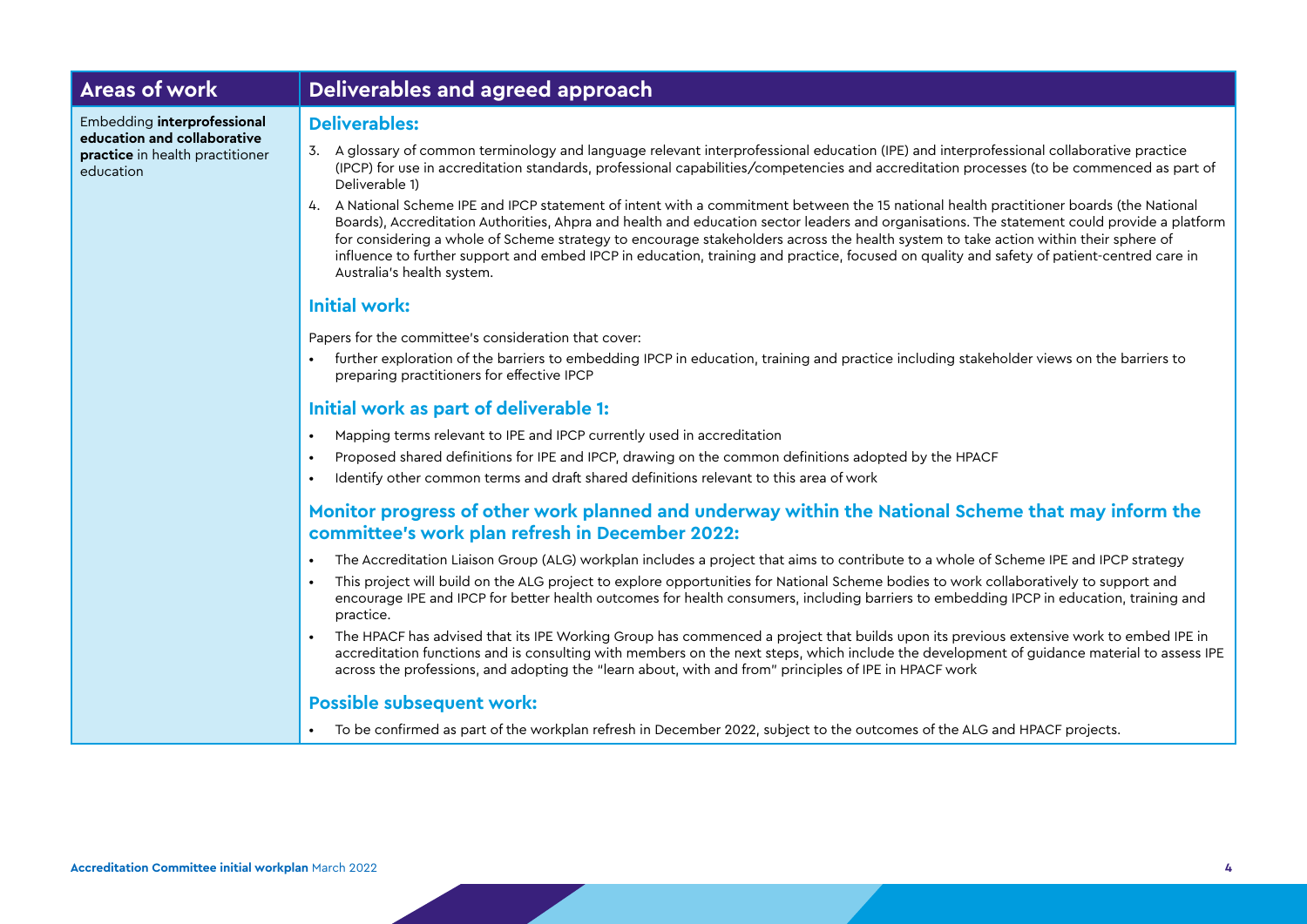# **Areas of work Deliverables and agreed approach**

**Reducing duplication** and areas of overlap between Accreditation Authorities and education regulators

#### **Deliverables:**

- 5. A clear statement of roles and responsibilities for National Scheme entities, TEQSA and health services as they relate to accreditation.
- 6. A glossary of common terminology and shared language relevant to accreditation across National Scheme entities, TEQSA and health services (to be commenced as part of deliverable 1)

#### **Initial work:**

Papers for the committee's consideration that:

• map the roles of the National Scheme, TEQSA and health service accreditation processes

#### **Initial work as part of deliverable 1:**

• Identify common terms used in accreditation across National Scheme entities, TEQSA, ASQA and the Australian Commission on Safety and Quality in Health Care, and possible shared definitions

#### **Monitor progress of other work planned and underway within the National Scheme that may inform the committee's work plan refresh in December 2022:**

- TEQSA is reviewing their participation in MOUs with the HPACF and a number of Accreditation Authorities
- The HPACF has identified there are opportunities for reciprocity or recognition of the processes and standards of Accreditation Authorities by ASQA and TEQSA
- ALG is working collaboratively with the Australian Commission on Safety and Quality in Healthcare (Commission) on a 2022 project to develop a cross-profession good practice framework on communication for safety, that considers the role of the Commission, Accreditation Authorities and national boards

#### **Possible subsequent work:**

- identify any areas of potential overlap, including draft principles that could clarify respective regulatory roles
- provide an overview of work to date on mutual recognition of roles and responsibilities, reducing duplication and the sharing of data by National Scheme entities, TEQSA and the Australian Commission on Safety and Quality in Health Care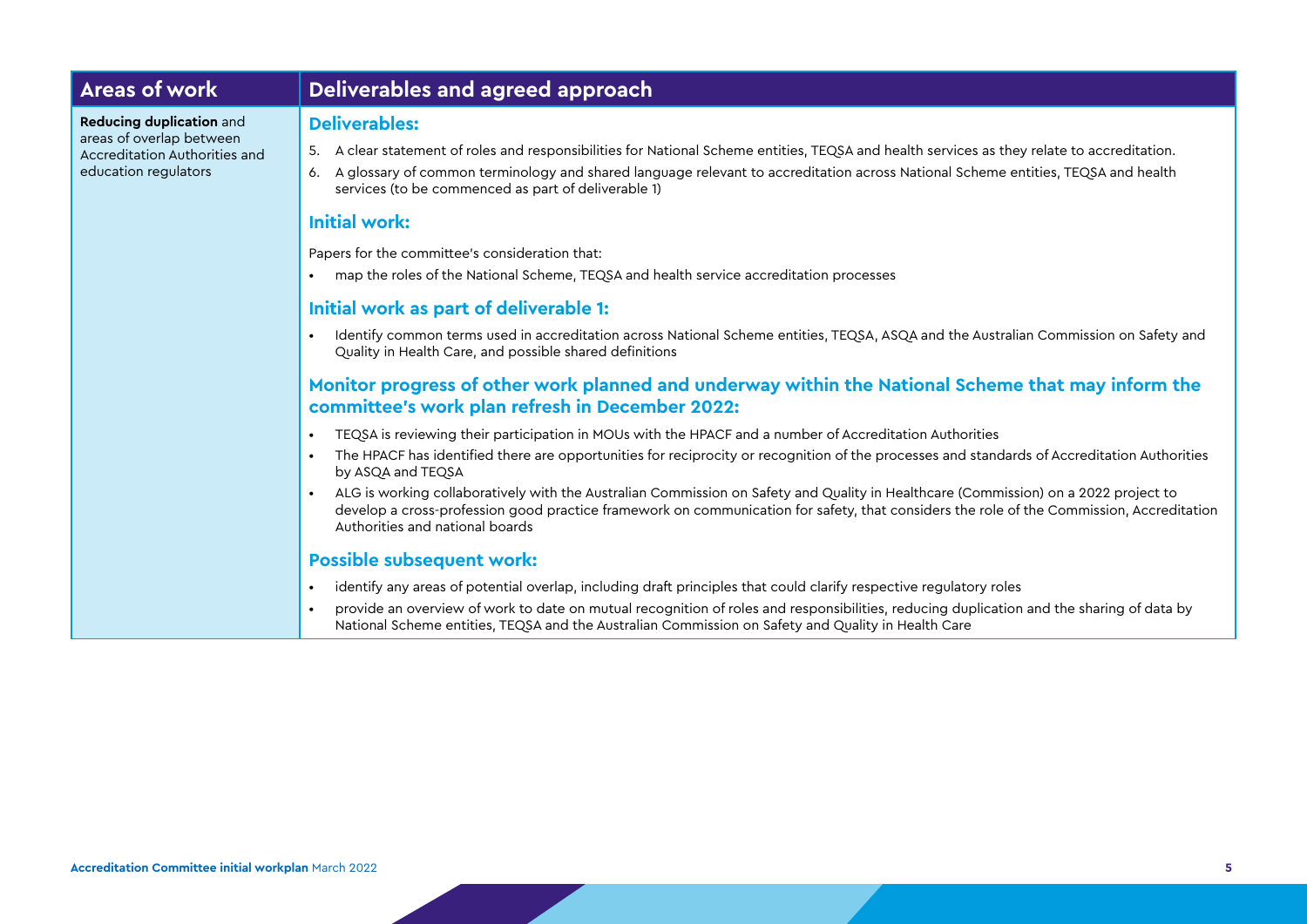# **Priority: Improving access to better, safer care for the community, particularly in rural and remote areas**

| <b>Areas of work</b>                                                                                                                                | Deliverables and agreed approach                                                                                                                                                                                                                                    |
|-----------------------------------------------------------------------------------------------------------------------------------------------------|---------------------------------------------------------------------------------------------------------------------------------------------------------------------------------------------------------------------------------------------------------------------|
| Better link service delivery<br>needs and the education system<br>by strengthening consumer<br>involvement in accreditation,<br>including employers | <b>Deliverable:</b><br>Advice for National Scheme accreditation bodies on good practice guidance for strengthening the involvement of consumers in<br>accreditation.                                                                                                |
|                                                                                                                                                     | <b>Initial work:</b>                                                                                                                                                                                                                                                |
|                                                                                                                                                     | Papers for the committee's consideration that:<br>map current involvement of different consumers in accreditation across different regulated health professions                                                                                                     |
|                                                                                                                                                     | Initial work as part of deliverable 1:                                                                                                                                                                                                                              |
|                                                                                                                                                     | Identify common terms used to refer to consumers in accreditation within the National Scheme and possible shared definitions of consumers<br>in accreditation (patients, students, employers, rural communities and Aboriginal and Torres Strait Islander Peoples)  |
|                                                                                                                                                     | Monitor progress of other work planned and underway within the National Scheme that may inform the<br>committee's work plan refresh in December 2022:                                                                                                               |
|                                                                                                                                                     | The Australian Dental Council (ADC) is leading innovative work to expand the role of consumers in the design and delivery of its assessments<br>$\bullet$<br>and examinations, with the goal of increasing the authenticity and validity of the examination process |
|                                                                                                                                                     | The HPACF has advised that Accreditation Authorities have indicated that the engagement with consumers has been enhanced since the<br><b>Accreditation Systems Review</b>                                                                                           |
|                                                                                                                                                     | <b>Possible subsequent work:</b>                                                                                                                                                                                                                                    |
|                                                                                                                                                     | provide an overview of work to date to strengthen the consumer involvement in accreditation, including rural communities and Aboriginal<br>$\bullet$<br>and Torres Strait Islander Peoples                                                                          |
|                                                                                                                                                     | explore potential good practice approaches, including those within the National Scheme, international examples and those identified in the<br>literature.                                                                                                           |
|                                                                                                                                                     | propose possible shared principles to ensure consumer involvement is meaningful.                                                                                                                                                                                    |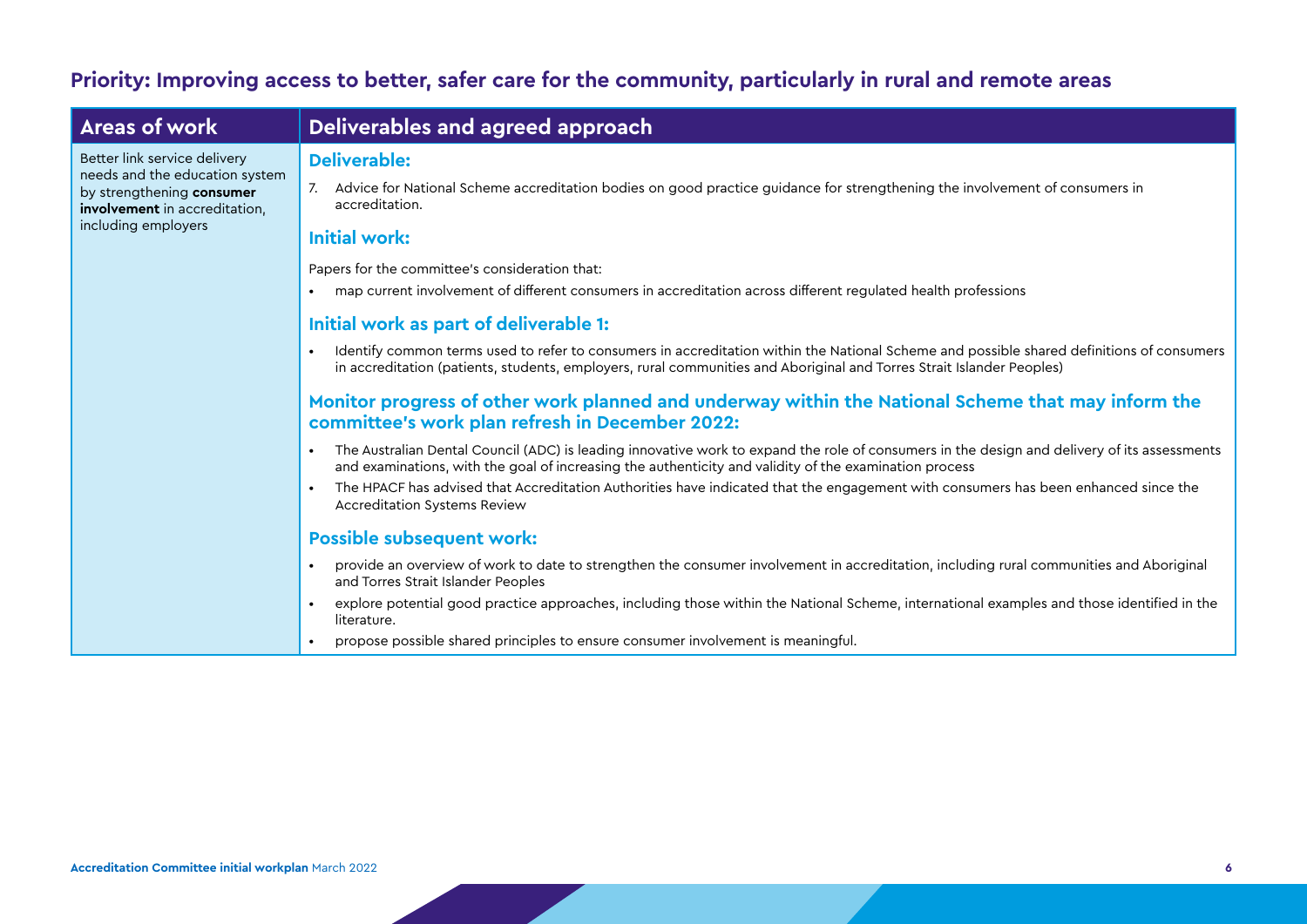# **Priority: Fostering flexible, innovative approaches to education and service delivery to respond to priorities for the National Scheme (such as Aboriginal and Torres Strait Islander Health and cultural safety)**

accreditation

Enable education to respond to changes in community need, healthcare models and innovations in health practice by maintaining the focus on **outcome-based approaches** in

# **Areas of work Deliverables and agreed approach**

#### **Deliverable:**

8. Advice for National Scheme accreditation entities on good practice in the use of outcome-based approaches to accreditation.

#### **Initial work:**

Papers for the committee's consideration that:

• map current "outcome-based approaches" across the National Scheme

### **Initial work as part of deliverable 1:**

- Propose a shared definition of what is meant by "outcome-based approaches"
- Identify other common terms and possible shared definitions relevant to this area of work

### **Monitor progress of other work planned and underway within the National Scheme that may inform the committee's work plan refresh in December 2022:**

• the HPACF has advised that a recent joint workshop with the National Alliance of Self-Regulating Health Professions and Universities Australia has laid the ground for future joint discussion on the changes in health profession education and training during COVID-19 and where changes in standards and outcomes might be necessary as a result

### **Deliverable:**

9. Advice for National Scheme accreditation entities to support good practice in embedding diverse clinical placements and evidence-based technological advances in health practitioner education.

### **Initial work:**

Papers for the committee's consideration that:

- map current approaches to clinical placements across National Scheme professions and technological advances
- map descriptions of diverse clinical placements and evidence-based technological advances in accreditation standards and processes within the National Scheme

### **Initial work as part of deliverable 1:**

• Identify common terms and possible shared definitions relevant to this area of work (to be developed as part of Deliverable 1)

### **Possible subsequent work:**

• draw on national/international practice to identify good practice approaches to facilitating diversity in clinical placements and exposure to evidence-based technological advances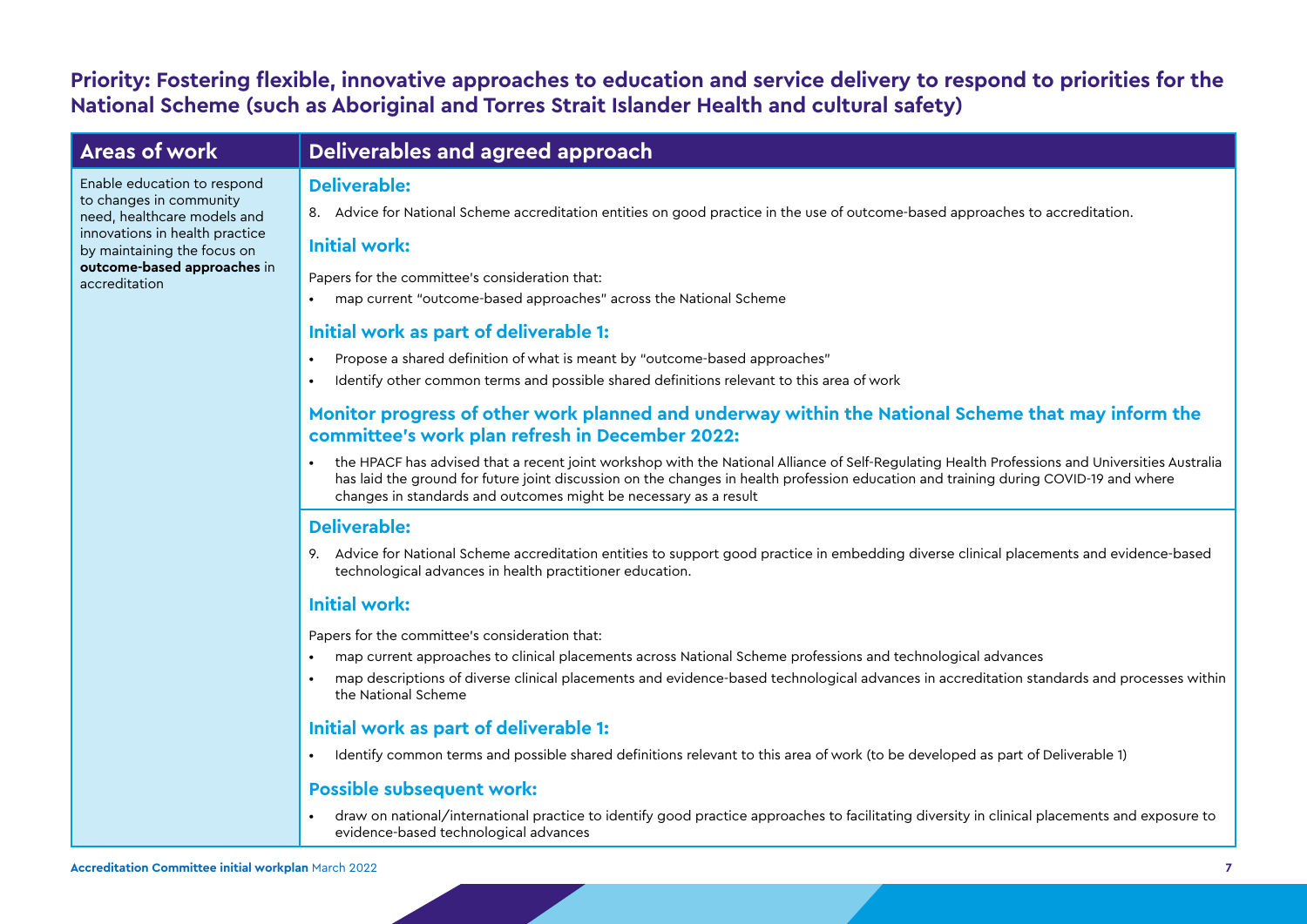# **Priority: Enhancing transparency and accountability**

| <b>Areas of work</b>                                                                             | Deliverables and agreed approach                                                                                                                                                                                                                                                                                                                                                    |
|--------------------------------------------------------------------------------------------------|-------------------------------------------------------------------------------------------------------------------------------------------------------------------------------------------------------------------------------------------------------------------------------------------------------------------------------------------------------------------------------------|
| Enhancing the transparency,<br>reporting and comparability of<br>accreditation funding and costs | <b>Deliverable:</b>                                                                                                                                                                                                                                                                                                                                                                 |
|                                                                                                  | 10. Advice to Ahpra to inform further development of the funding and fee principles in accreditation agreements and terms of reference,<br>founded on principles of transparency, accountability, efficiency and effectiveness.                                                                                                                                                     |
|                                                                                                  | Initial work as part of deliverable 1:                                                                                                                                                                                                                                                                                                                                              |
|                                                                                                  | A paper for the committee's consideration that identifies common terms and possible shared definitions relevant to this area of work.                                                                                                                                                                                                                                               |
|                                                                                                  | Monitor progress of other work planned and underway within the National Scheme that may inform the<br>committee's work plan refresh in December 2022:                                                                                                                                                                                                                               |
|                                                                                                  | the ALG has endorsed an Ahpra-led project to engage a subject matter expert to:<br>$\bullet$<br>progress work to enhance clarity and comparability about accreditation function income and expense information being reported by<br>Accreditation Authorities to National Boards and Ahpra, and<br>inform further development of the funding principles and fee setting principles. |
|                                                                                                  | <b>Possible subsequent work</b>                                                                                                                                                                                                                                                                                                                                                     |
|                                                                                                  | The committee may wish to seek advice from the ALG or ask the ALG to progress expert advice on costs comparability to support the<br>$\bullet$<br>committee's consideration of funding and fee principles.                                                                                                                                                                          |
|                                                                                                  | mapping how the funding and fee principles in accreditation agreements and terms of reference are applied by Accreditation Authorities                                                                                                                                                                                                                                              |
| Enhancing the transparency of<br>accreditation assessment and<br>monitoring activities           | <b>Deliverable:</b>                                                                                                                                                                                                                                                                                                                                                                 |
|                                                                                                  | 11. Advice to National Scheme bodies on the publication of accreditation assessment decisions and monitoring reports.                                                                                                                                                                                                                                                               |
|                                                                                                  | <b>Initial work:</b>                                                                                                                                                                                                                                                                                                                                                                |
|                                                                                                  | A paper for the committee's consideration that maps current practices across National Scheme professions.<br>$\bullet$                                                                                                                                                                                                                                                              |
|                                                                                                  | The committee may wish to ask the HPACF or the ALG to provide advice on current practices.                                                                                                                                                                                                                                                                                          |